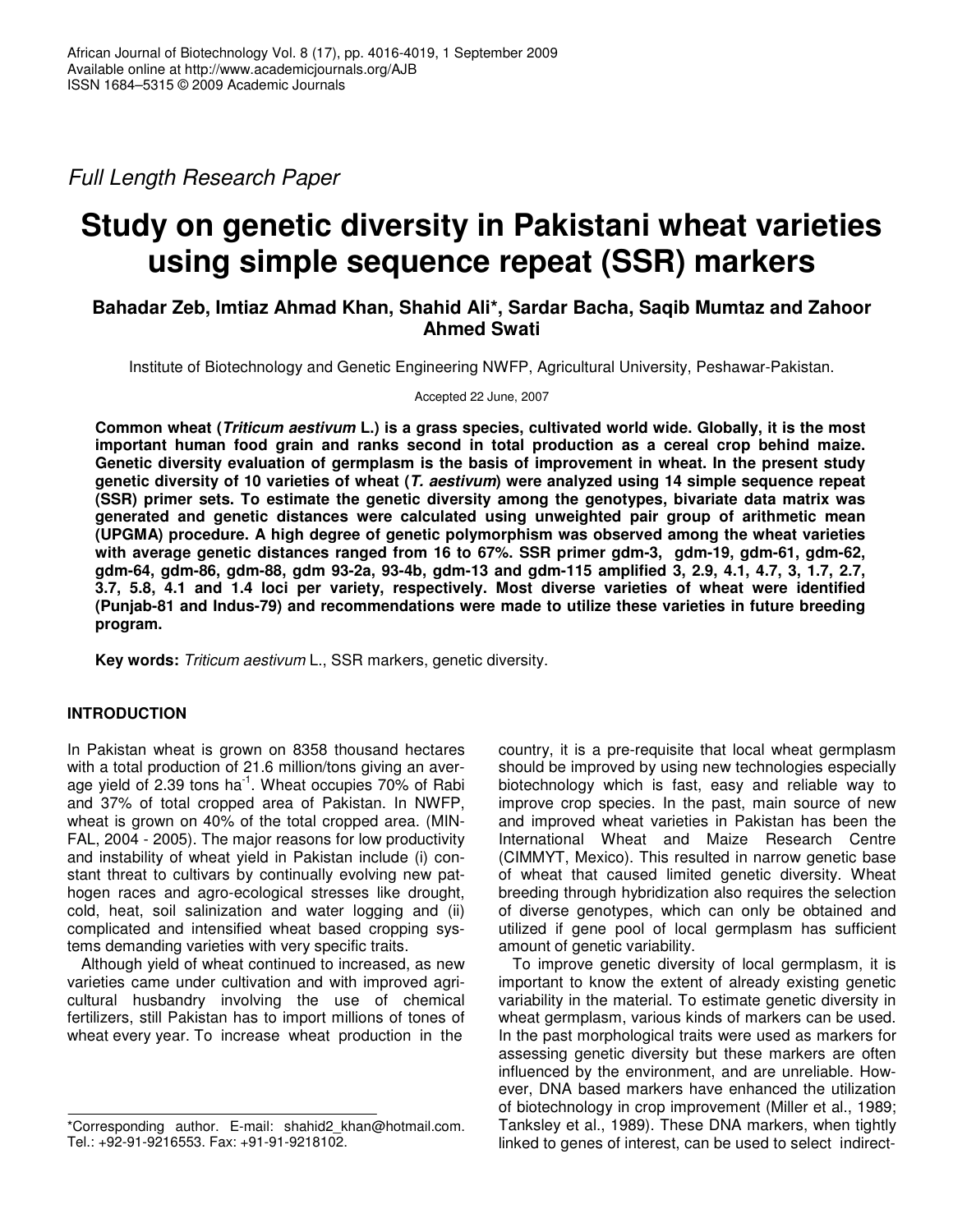| Variety     | Year of release | <b>Parentage</b>             | Pedigree                          |  |  |
|-------------|-----------------|------------------------------|-----------------------------------|--|--|
| $C-228$     | 1934            | <b>HARD FEDSRATION X 9D</b>  | N.A                               |  |  |
| Mexi-pak    | 1965            | <b>PJG2/GB55</b>             | 1185G-6                           |  |  |
| SA-75       | 1975            | NAIGG/CB/51//S949/S/MEXIPAKI | N.A                               |  |  |
| Pavon       | 1978            | VCM//CNO/7C/O/KAL/DD         | CM8399-D-4M-3Y-1M-1Y-1M-0Y-0PAK   |  |  |
| Indus-79    | 1980            | BB/15-13-5/SON64             | $OA-2A$                           |  |  |
| Punjab-81   | 1983            | 1N1A/3/SON64/PU/60(E) //SON  | PAK6841-2A-1A-0A                  |  |  |
| Tandojam-83 | 1985            | TZPP/PL/7C                   | CM5287-J-1Y-2M-2Y-3M-OY           |  |  |
| Punjnad-88  | 1988            | K4500.2/DGY                  | CM40480-25Y-2M-1Y-3M-1Y-0B-OPAK   |  |  |
| Pasban-90   | 1991            | INIA66/3/GEN                 | N.A                               |  |  |
| Kaghan-93   | 1993            | TTR/JUN                      | CM59123-3M-1Y-2M-1Y-2M-2Y-OM-OPAK |  |  |

**Table 1.** Pedigree of ten Pakistani wheat varieties used for genetic diversity analysis using simple sequence repeat (SSR) primer sets.

tly for the desirable allele and this represents the simplest form of marker assisted selection (MAS). Molecular markers are also used to study the level of genetic diversity among different cultivars, closely related species, gene bank accessions, etc (Mullis, 1990; Erlich et al., 1991). Molecular markers have also been very valuable for improving the understanding of genome structure and function and have allowed the isolation of genes of interest through cloning (Devos and Gale, 1992).

Polymerase chain reaction (PCR) based assays are efficiently being used to study genetic diversity of commercial crops like wheat, barley, maize, etc (Cao et al., 1998; Sun et al., 1998). At present, SSR is one of most promising molecular markers which are able to identify or differentiate genotypes within a species. SSRs are ubiquitously interspersed in eukaryotic genomes and can find applications as highly variable and multi allelic PCR based genetic markers (Brown et al., 1996). The application of SSR techniques to finger print plant species was first reported by Akkaya et al., (1992). The high level of polymorphism and easy handling has made SSRs extremely useful for different applications in crop improvement (Stachel et al., 2000). The present research work was carried out in order to study genetic variation at DNA level among various Pakistani wheat varieties using chromosome specific simple sequence repeat (SSR) markers and to find genetically most diverse genotypes of wheat which can further be used in hybridization programs to create genetically diverse germplasm of local wheat.

### **MATERIAL AND METHODS**

## **Plant material**

Ten wheat varieties released in Pakistan during 1934 - 1993 were used to study level of genetic polymorphism using chromosome specific SSR DNA markers. Parentage and pedigree of the varieties is presented in Table 1. The plants were grown in the green house of the Institute of Biotechnology and Genetic Engineering, NWFP Agricultural University Peshawar, Pakistan.

## **DNA isolation**

Two to three young fresh leaves were collected in the green house and were placed in the eppendorf tubes and subsequently dropped in the liquid nitrogen to freeze the tissue. In the laboratory, leaf material was crushed with knitting needle to make a fine powder. Five hundred micro-liter extraction buffer (1% SDS, 100 mM NaCl, 100 mM Tris, 100 mM Na2 EDTA,  $pH = 8.5$  by HCl) was added to each eppendorf tube containing the crushed leaf material and was mixed well with knitting needle. Equal volume  $(500 \mu l)$  of phenol: chloroform: isoamyl alcohol (25:24:1) was added and tubes shaken until a homogenous mixture were obtained. Samples were then centrifuged at 5000 rpm for 5 min. The aqueous phase was transferred to a fresh tube. One tenth volume (50 µl) sodium acetate (PH  $= 4.8$ ) and equal volume (500 µl) isopropanol was added in the tube and was mixed gently to precipitate the DNA. Samples were centrifuged at 5000 rpm for 5 min to make the DNA pellet. After pouring the supernatant, the pellet was washed with 70% ethanol. Pellet was dried at room temperature for an h and re-suspended in 40 microlitre TE buffer (10 mM Tris, 1 mM  $Na<sub>2</sub>$  EDTA, PH = 8.0). To remove RNA, DNA was treated with 40 microgram RNAse-A at 37°C for 1 h. After RNase treatment, DNA samples were stored at 4°C. For use in polymerase chain reaction (PCR), 1:5 dilution of DNA was made in double distilled deionized and autoclaved water (Weining and Langridge, 1991).

### **Polymerase chain reaction (PCR)**

All PCR reactions were carried out in 25 µl reaction containing 50 - 100 ng total genomic DNA template, 0.25 µM of each primer, 200 µM of each dATP, dGTP, dCTP, dTTP, 50 mM KCl, 10 mM Tris, 1.5  $m$ M MgC $l_2$  and 2.5 units of Taq DNA polymerase (Devos and Gale, 1992). Amplification conditions was an initial denaturation step of 4 min at 94°C followed by 40 cycles each consisting of a denaturation step of 1 min at 94°C, annealing step of 1 min at 55°C, and an extension step of 2 min at 72°C. The last cycle was followed by 10 min extension at 72°C. All amplification reactions were performed using GeneAmp PCR System 2700 (Applied Biosystem) programmable thermocycler. The amplification products were electrophoresed on 1.5% agarose gel and visualized by staining with ethidium bromide under ultra-violet (U.V) light and photographed using gel documentation system "Uvitec". 14 simple sequence repeat primer sets (SSRs) were used for estimation of genetic diversity at DNA level in 10 Pakistani wheat varieties. Sequence information of the SSR primer sets are given in Table 2.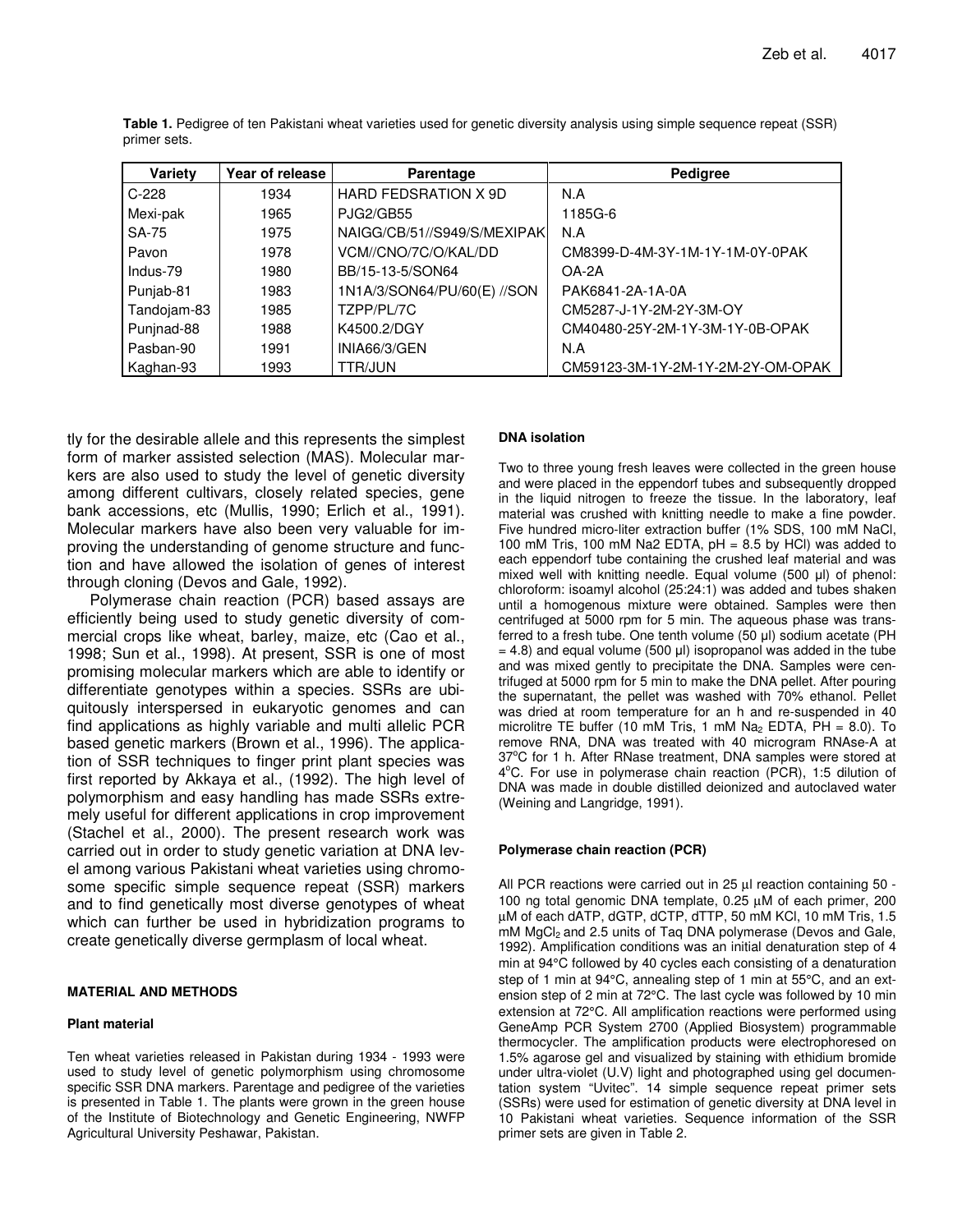| Locus            | Sequence forward             | Sequence reverse             | Repeat         | Тm |
|------------------|------------------------------|------------------------------|----------------|----|
| $x$ gdm -3-5D    | <b>GTGTGATGTTTGAATACGCA</b>  | <b>GTATCTCGGTGATGCAAGCAA</b> | GT (15)        | 55 |
| $Xgdm-19-1D$     | ATTGACAGCAGATGGCAGTG         | GCGTTCGAGTGACTTCCAAT         | CA (24) TA (7) | 55 |
| $x$ gdm -33-A    | <b>TACGTTCTGGTGGCGDCTC</b>   | <b>GGCTCAATTCAACCGTTCTT</b>  | CA(21)         | 60 |
| $Xgdm-61-4D$     | CGCACTTTTTACTAGGGGTC         | TTCTTTGCGTGTGTGCGT           | GT(12)         | 60 |
| Xadm-62-3D       | GATCTTGAAGCACTCTTGGT         | <b>GAAAGCCGTCCACTGCC</b>     | CT(13)         | 55 |
| $Xqdm-64-3B$     | GTCTCTTGCGTACACAGGCC         | <b>CCGCTAGTGTTTGTGTTTG</b>   | TT(14)         | 60 |
| Xadm-86-2B       | <b>GGCGCTCCATTCAATGG</b>     | <b>GGTCACCCTCTCCCATCC</b>    | TG (13)        | 60 |
| xgdm87-2D        | CCCAAGCCCCAATCTCTCTCT        | AATAATGTGGCAGACAGTCTTGG      | GT(4) CT(7)    | 60 |
| xgdm 88-4A       | AAGGACAAATCCCTGCATGA         | TCCCACCTTTTTGCTGTAGA         | CT(17)         | 60 |
| $Xqdm-93-2A$     | <b>GGAGGCATGGCTACATCCTTC</b> | AAAAGCTGCTGGAGCATACA         | GA (17)        | 55 |
| $X$ adm-93-4 $B$ | GGAGCATGGCTACATCCTTC         | AAAAGCTGCTGGAGCATACA         | GA (18)        | 55 |
| xgdm-109-5A      | AAAGCTGCTCATCGTGGTG          | <b>GGTCCGCCTGACAGACC</b>     | GC(8)          | 55 |
| xgdm-113-6B      | AAAATGCCCTTCCCAC             | ACCCATCTGATATTTTGCGG         | GA(9)          | 55 |
| Xadm-115-5D      | AAGGTAGGACGAGGGCATG          | TTTCCATGTCCTATGCCCC          | CA (15)        | 60 |

**Table 2.** Oligoname/locus, sequence, repeat and melting temperatures of 14 SSR primer sets used for the study of genetic diversity of Pakistani wheat varieties.

 $Tm =$  Melting temperature (Annealing temperature =  $Tm-5^{\circ}C$ ).

#### **Statistical analysis**

For statistical analysis, every scorable band was considered as a single locus/allele. The loci were scored as present (1) or absent (0). Bi-variate 1 - 0 data matrix was generated. Genetic distances were calculated using "Unweighted Pair Group of Arithmetic Means" (UPGMA) procedure described by Nei and Li (1979).

#### $GD = 1$ -dxy/dx+dy-dxy

Where  $GD = Genetic distance between two varieties,  $dx = Total$$ number of common loci (bands) in two varieties,  $dx = Total number$ of loci (bands) in variety 1 and  $dy = Total$  numbers of loci (bands) in variety 2. The genetic dissimilarity coefficient matrix of 10 varieties of wheat based on 14 SSR primer sets using UPGMA method was used to construct dendrogram using computer program "Popgene" (http:www.ualberta.ca/~fyesh.fyesh).

## **RESULTS AND DISCUSSION**

Simple sequence repeats (also termed as microsatellites) are small (2 - 6 bp) DNA motifs, highly conserved and distributed among the genomes of all higher eukaryotes. SSR have been used extensively for designing primer sets which are not only highly polymorphic but also species specific (Pestova et al., 2000). Genetic diversity plays an important role in crop improvement and was demonstrated through SSR markers. In the present study, 14 wheat specific SSR primer sets were used to detect and estimate genetic polymorphism based on codominant marker system and to find out most diverse varieties for future breeding programs. The highest number of alleles per locus was detected using SSR primer 93-4b showing 52 alleles with an average of 5.2 alleles per variety. The lowest allele number per locus among the homologous chromosomes was observed using SSR primer 115 and SSR primer set 86 showing a total of 14 and 17 alleles with an average of 1.4 and 2.1 alleles per variety, respectively. Average genetic distances ranged from 16 to 67%. Highest genetic distance 67% was observed for one comparison (Punjnad-88 and Indus-79) (Table 2 and 3). Cluster analyses show the genetic dissimilarity coefficient matrix of 10 Pakistani varieties based on the data of 14 SSR primer sets using UPGMA method and was used to construct dendrogram using computer program "popgene32" (Figure 1). The varieties were grouped in 4 main clusters (A, B, C and D) .Groups A and B consist of two varieties, while groups C and D consist of three varieties each. Based on the dendrogram analyses, Punjab-81 and Indus-79 were more distantly related among the group of 10 Pakistani wheat varieties (Figure 1).

Genetic diversity is the basis for genetic improvement. Knowledge of germplasm diversity has significant impact on the improvement of crop plants. Due to modern breeding, it has been suggested that genetic diversity in wheat has been increasingly narrowed (Frankel, 1970; Sears, 1981). Narrow genetic diversity is problematic in breeding for adaptation to biotic and a biotic stresses. Therefore it is necessary to investigate the genetic diversity in wheat germplasm in order to broaden the genetic variation in future wheat breeding. Many wheat scientists have studied genetic diversity in common wheat using different molecular markers such as RAPD (Joshi and Naguen, 1993), AFLP (Barret and Kidwell, 1998) and SSR (Roder et al., 1995).

During present study 14 Simple Sequence Repeat (SSR) primer sets were used to characterize 10 Pakistani wheat varieties to know about the diverse varieties for future breeding programs to enhance wheat production. Microstallites displayed a high level of polymorphism in the present study. A total of 458 alleles were amplified.